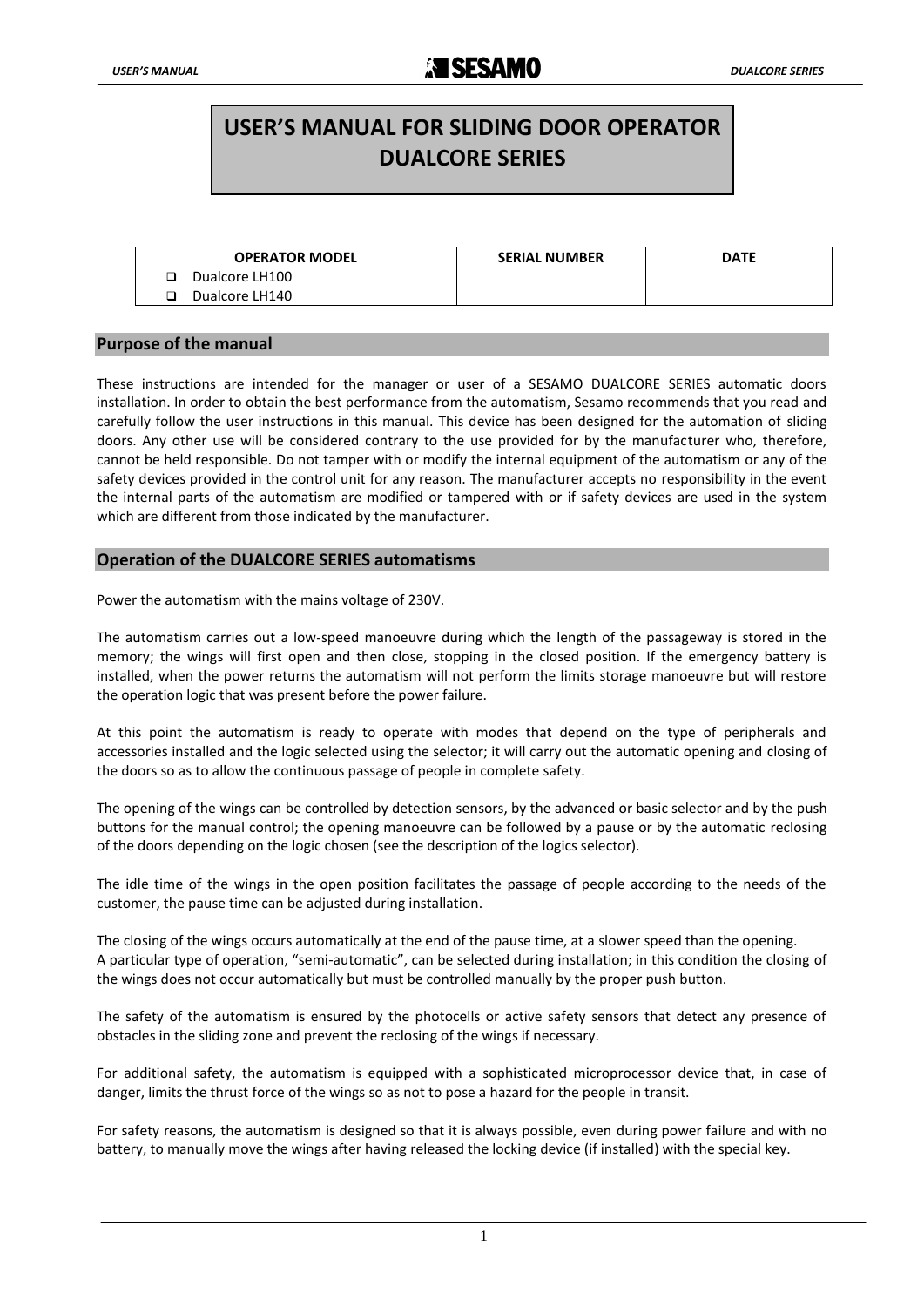## **Installation with the advanced selector**



With Advanced selector is possible to select the following operation logics:

#### **Logic selection**

• **Stop Close**: the automatism controls the complete closure of the door wings. In this logic the inputs START1 and START2 of the electronic control card are not monitored; if present, the electric locking system blocks the door wings.

• **Stop Open**: the automatism controls the complete opening of the door wings. In this logic the inputs START1 and START2 of the electronic control card are not monitored.

• **2 radar** (Entry-exit radar): both the inputs START 1 and START 2 of the electronic control card are monitored. A signal originating from a sensor connected to one of these inputs triggers the opening and consequent closing of the door wings. The electric locking system, if present, never blocks the door wings.

• **1 radar** (Exit-only radar): only the input START 2 of the electronic control card is monitored. A signal originating from a sensor connected to this input triggers the opening and consequent closing of the door wings. The electric locking system, if present, blocks the door wings every time that these reach the position of complete closure.

• **Semi-automatic logic mode** : the automatism controls the complete closure of the door wings. In this logic the inputs START1 and START2 of the electronic control card are not monitored and the electric locking system, if present, blocks the door wings

Pushing the "manual command" button the automatism controls a complete opening and complete closure of the doors.

The led indicators indicate the logic currently active (led lit up).To change the logic press the SELECT key; every time the key is pressed the led corresponding to the various logics lights up in sequence. When the desired logic is reached, the led blinks for a few seconds; when the light remains on, the control card acquires the new logic. Every logic, excluded the stop close logic can be used with the partial opening option.To activate the partial opening option push the n° 3 button, the opening space of the door wings is reduced respect to the total by a quantity equal to percentage value set in the "Partial Opening" parameter (set to 50%). If the "multislave" option is active, when change the logic, you can select a single door (select the number of the door) or operate on every door connected (select "all").

The led indicators indicate the logic currently active (led lit up). To change the logic press the SELECT key; each time the key is pressed the led corresponding to the various logics lights up in sequence. When the desired logic is reached, the led blinks for a few seconds; when the light remains on, the control card acquires the new logic.

By means of the LCD display and the navigation keys it is possible for the user to move within the functions menu.

**SCROLL DOWN** Key: permits the user to scroll downward in the functions menu.

**SCROLL UP** Key: permits the user to scroll upward in the functions menu.

**CONFIRM** Key: permits the user to conserve the selection chosen.

 **RESET** Key: permits the user to cause the Reset of the control centre and the advanced Selector.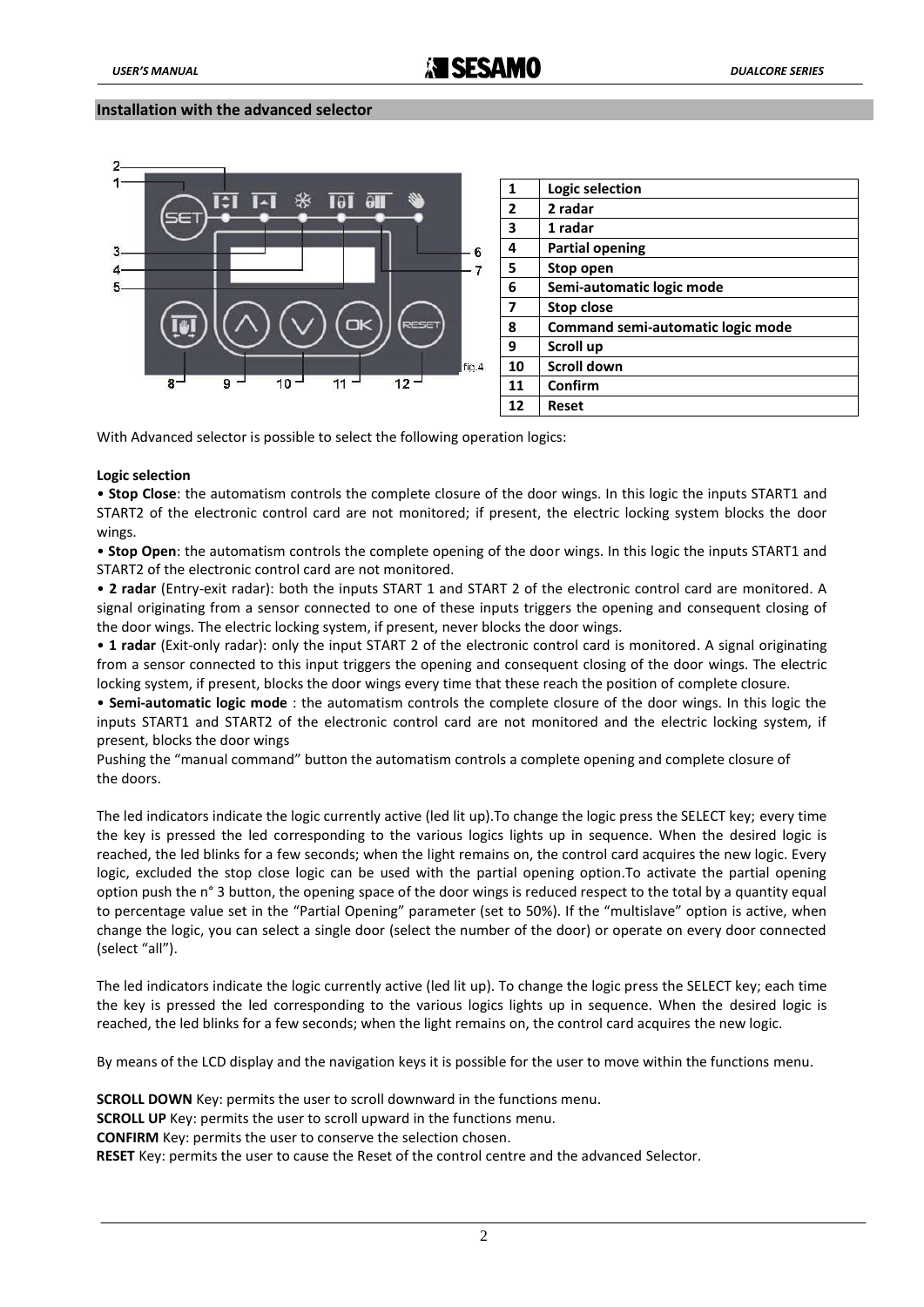# *Installation with Basic selector*



|              | Stop close                        |
|--------------|-----------------------------------|
| 2            | Stop open                         |
| 3            | <b>Partial opening</b>            |
| 4            | 1 Radar                           |
| 5            | 2 Radar                           |
| <b>PR</b>    | Semi-automatic logic mode         |
| <b>ESC</b>   | Command semi-automatic logic mode |
| <b>RESET</b> | Reset                             |
|              | <b>Battery mode</b>               |

With Basic selector is possible to select the following operation logics:

• Stop Close: the automatism controls the complete closure of the door wings. In this logic the inputs START1 and START2 of the electronic control board are not monitored; if present, the electric locking system blocks the door wings. Opening control button is disabled.

• Stop Open: the automatism controls the complete opening of the door wings. In this logic the inputs START1 and START2 of the electronic control board are not monitored.

• 2 radar (Entry-exit radar):both the inputs START 1 and START 2 of the electronic control board are monitored. A signal coming from a connected sensor to one of these inputs causes the opening and consequent closing of the door wings. The electric locking system, if present, never blocks the door wings.

• 1 radar (Exit-only radar): only the input START 2 of the electronic control board is monitored. A signal coming from a sensor connected to this input causes the opening and consequent closing of the door wings.

The electric locking system, if present, blocks the door wings every time that they reach the complete closure position.

• Manual opening: the automatism controls the complete closure of the door wings. In this logic the inputs START1 and START2 of the electronic control board are not monitored and the electric locking system, if present, blocks the door wings Pushing the "manual opening" button the automatism controls a complete opening and complete closure of the door.

The led indicators show the logic currently active (lit up led).To change the logic press the button matching the logic you want to select; every time one of the button is pressed the matching led blinks for few seconds; when the light remains on, the control board acquires the new logic.

Every logic, except the stop close can be used with the partial opening option. To activate the partial opening option press button 3, the lit up led shows it. In this case the opening space of the door wings is reduced from the total by a quantity equal to the percentage value set in the "Partial Opening" parameter (set to 50%). The battery led is on in case of lack of the mains supply ; the automatism runs with battery power.

The led blinks to show a low charge battery level.

#### ATTENTION!

If you select the partial opening mode with the Stop Open logic already set, to activate the partial opening settings it would be necessary that the automatism runs a complete cycle. In case of "reset" , the partial opening will be deactivated.

#### **Installation with opening push button or with sensors without selector**

Once the opening push button is pressed or the detection sensors are activated, the door carries out the opening cycle with automatic closing after the pause.